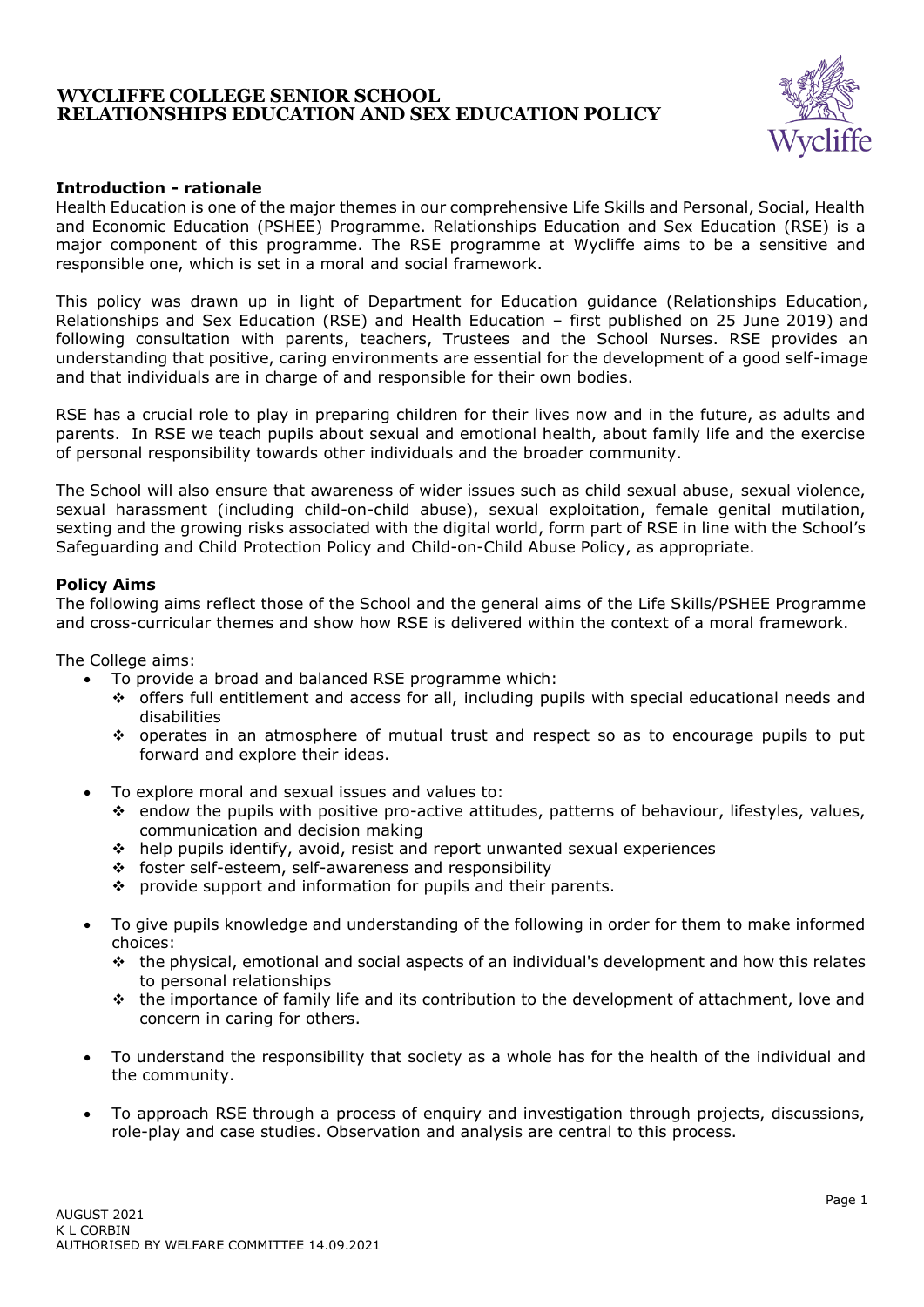

• To understand and minimise health risks, including the transmission of HIV and STDs.

## **Organisation & Delivery**

RSE is coordinated by the Head of Life Skills/PSHEE with reference to Medical Staff, other Heads of Department and outside agencies, where applicable. The Head of Life Skills/PSHEE is responsible for the overall planning, implementation and review of the RSE programme.

Delivery is through planned aspects within PSHEE, Biology, Drama and RE curricula and addressing moral and ethical issues, which may arise from apparently unrelated topics in all National Curriculum subjects. Within this category, as long as any discussion takes place within the context of the subject, it will not be deemed part of the RSE programme and therefore not subject to the parents being permitted to withdraw their child.

Relationships Education and Sex Education form part of the Life Skills/PSHEE Programme in Years 3 to 13. Pupils are taught in mixed ability and in both mixed gender and single sex groups for certain components of the course.

A wide variety of approaches are used to give pupils relevant information, to enable moral issues to be explored. Additional information for both pupils and parents is available on the College Pastoral Support pages.

Ground rules are agreed in advance of RSE lessons – including that:

- no one will be expected to ask or answer any personal questions
- any personal matters regarding sex, sexuality and personal relationships should be discussed privately with the teacher or a member of the medical centre, as appropriate. Confidentiality and boundaries for confidentiality relating to teaching staff and Medical Centre Staff/School Doctor will be clearly explained to pupils in advance of RSE lessons.

#### **Resources**

Teaching resources are available to teachers via the PHSE Association website, Gloucestershire Healthy Living & Learning (GHLL) and LA Advisor for PSHE. A summary of the RSE content at the School is in Appendix 1.

#### **Staff**

Only staff who feel comfortable with the subject matter teach RSE. All staff involved in this work do not necessarily have to be 'experts' on the issues concerned. However, they do require sensitivity to the needs of the group, an ability to deal with questions openly/honestly and to be prepared to refer to more expert advice if necessary. Staff will be given opportunities to attend relevant courses to develop their skills.

We believe that most of the RSE programme is best discussed openly with teachers who are known and trusted by the pupils. However, we recognise that visitors such as nurses, family planning or sexual health workers, can greatly enhance the quality of the provision as long as they are used in addition to, not instead of a planned programme of RSE. Therefore some content is delivered by external professionals or the School Nurses.

#### **Involving Parents and Withdrawal**

Wycliffe recognises that parents are key figures in helping their children cope with the emotional and physical aspects of growing up and in preparing them for the challenges and responsibilities of adulthood. The teaching offered by Wycliffe should be seen as complementary and supportive to the role of parents. Our Pastoral Support pages contain links and guidance for parents and where possible we will host events aimed at supporting families to address the issues raised by RSE. This policy will be available for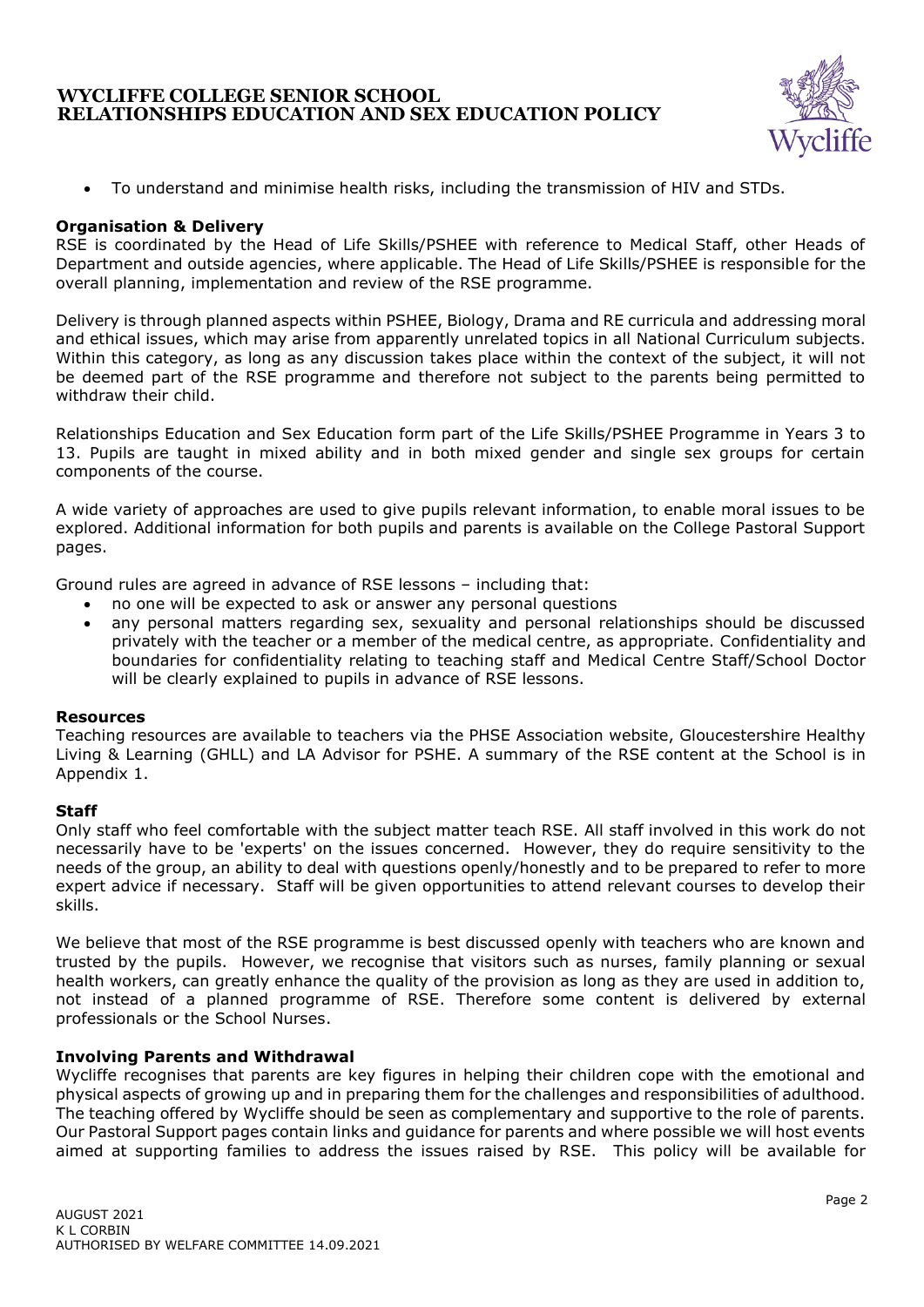

inspection via our website, and we will work closely with parents to ensure they are aware of what is being taught.

Letters are sent to parents in Year 9 informing them of the RSE Programme, detailing which aspects of the curriculum parents have the right to refuse for their child. Currently parents have the right to withdraw their child from 'sex education' that is not part of the Science National Curriculum. Should a parent choose to withdraw their child we will offer support via a meeting and ensure that their child's other learning is not disrupted. Additional support for use at home by parents can be accessed online via our Pastoral Support Pages. In a limited number of cases parents may borrow videos/DVDs to watch at home - this may be for review purposes or simply to watch and discuss them with their child.

#### **Concerns and Complaints**

Any concern or complaint about the content or delivery of the RSE programme should be addressed to the Head of Life Skills/PSHEE /Deputy Head Pastoral or the Head.

#### **Safeguarding**

Pupils will be made clearly aware that some information cannot be kept confidential by school staff and that staff have a responsibility in certain circumstances, to refer the matter on to the appropriate person. Where disclosures indicate that a pupil is at risk, or where there is a suspicion of possible abuse, this must be managed in accordance with the procedures contained in the School's Safeguarding Policy.

Any concerns about the welfare of a pupil for example engaging in underage sexual activity or involvement in a coercive relationship should be referred to the DSL via CPOMS in line with the School's Safeguarding and Child Protection Policy.

Advice is available for all pupils and parents if they request it, regarding information about where and from whom they can receive confidential relationships and sex advice/counselling and treatment.

Prior to any external speakers, care is taken, to ensure the content is appropriate to the age and ability of the pupils and aligns with the School's approach to RSE. Safeguarding protocols are handed to all visitors to the College.

#### **Special Educational Needs and Disabilities**

The nature of work undertaken in RSE will be appropriate to the age, experience, reading level, maturity and sensitivity of any SEND pupils. As pupils mature and develop at different rates, the RSE programme is therefore a 'spiral system' in as much as key concepts are revisited several times throughout the programme. This allows for reinforcement at the differentiated stages of pupil maturity. Children with learning difficulties and/or disabilities may require support with their learning and adjustments will be made as appropriate.

#### **Equality**

In teaching RSE the School will comply with relevant requirements under the Equality Act 2010. Under the provisions of the Equality Act, the School must not unlawfully discriminate against pupils because of their age, sex, race, disability, religion or belief, gender reassignment, pregnancy or maternity, marriage or civil partnership, or sexual orientation. The School will make reasonable adjustment to alleviate disadvantage where it is required.

#### **Monitoring, Evaluating and Reviewing the RSE Programme**

The policy is a living document, which we are committed to monitoring and evaluating the effectiveness of on a regular basis as well as ensuring it complies with statutory changes. Of particular importance to the RSE programme are: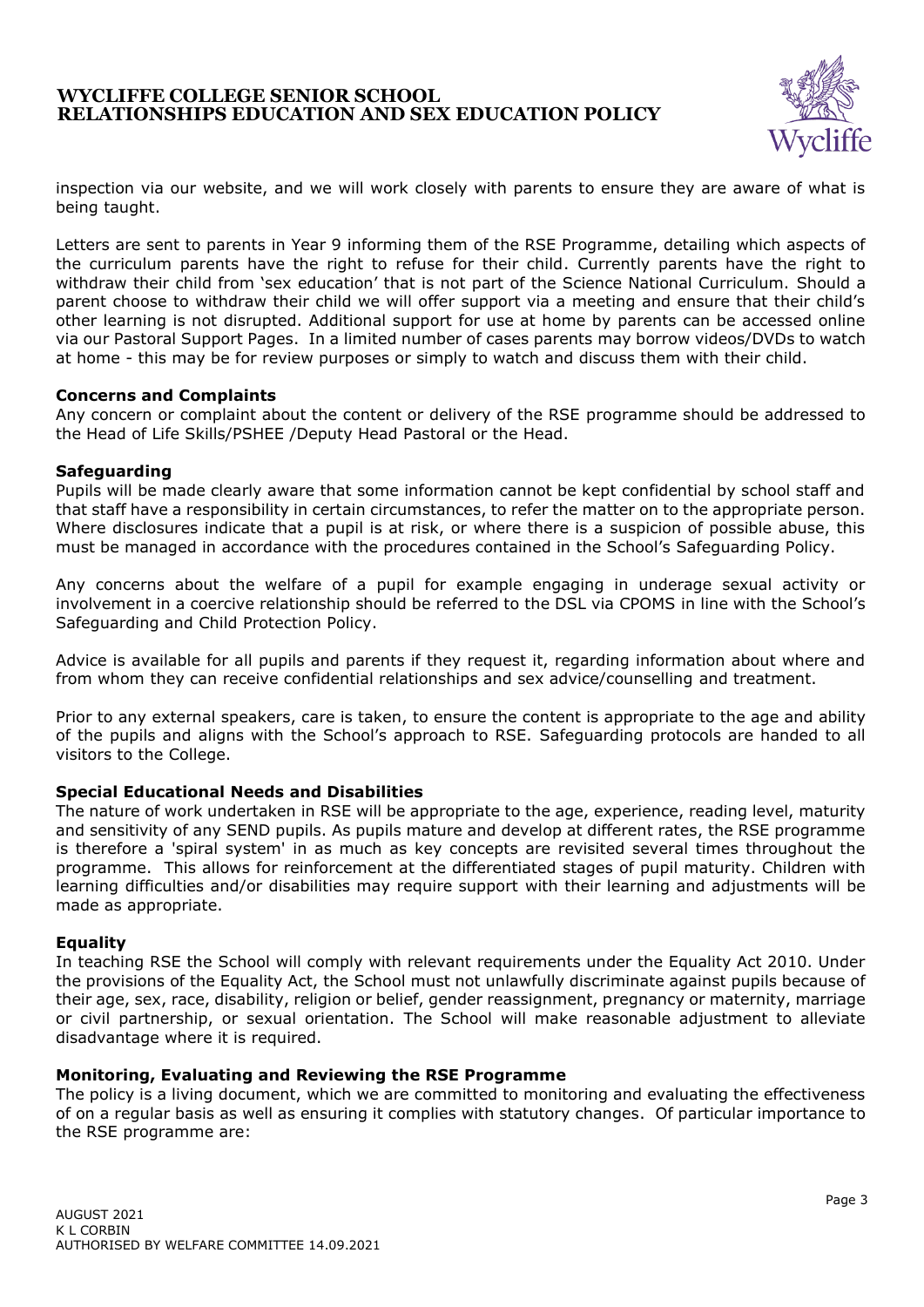

- regular pupil feedback, via questionnaires and discussion in Life Skills/PSHEE, in House, in Tutor periods etc
- staff review and feedback, particularly at House Staff, Tutor, Welfare Committee Meetings
- parental feedback via the Head's Parent Panel and parental questionnaires on school provision
- continuing opportunities for INSET training as deemed necessary
- resource materials which are updated as necessary and made available to staff, pupils and any parents who wish to study them.

The policy is regularly reviewed and will be updated as required. Currently Wycliffe's RSE Policy is consistent with:

- DfE RSE Guidance (first published June 2019)
- National Children's Bureau, Sex Education Forum
- Gloucestershire LA Guidance on Relationships and Sex Education
- PHSE Association Guidance

This policy will be reviewed and approved annually by the College Trustees via the Welfare Committee.

Other Policies/Staff Guidelines, which have relevance to the RSE Policy, are:

- Anti-Bullying Policy
- Behaviour Policies (which includes Alcohol, Smoking and Drugs)
- Child-on-Child Abuse Policy
- Data Protection Policy
- Equal Opportunities Policy (part of Staff Handbook)
- Privacy Notice
- Safeguarding and Child Protection Policy
- SEND and SEND (EYFS) Policies
- Spiritual, Moral, Social & Cultural Education Policy

## **Member of Staff responsible: Kate Corbin (Deputy Head Pastoral) Reviewed annually in July.**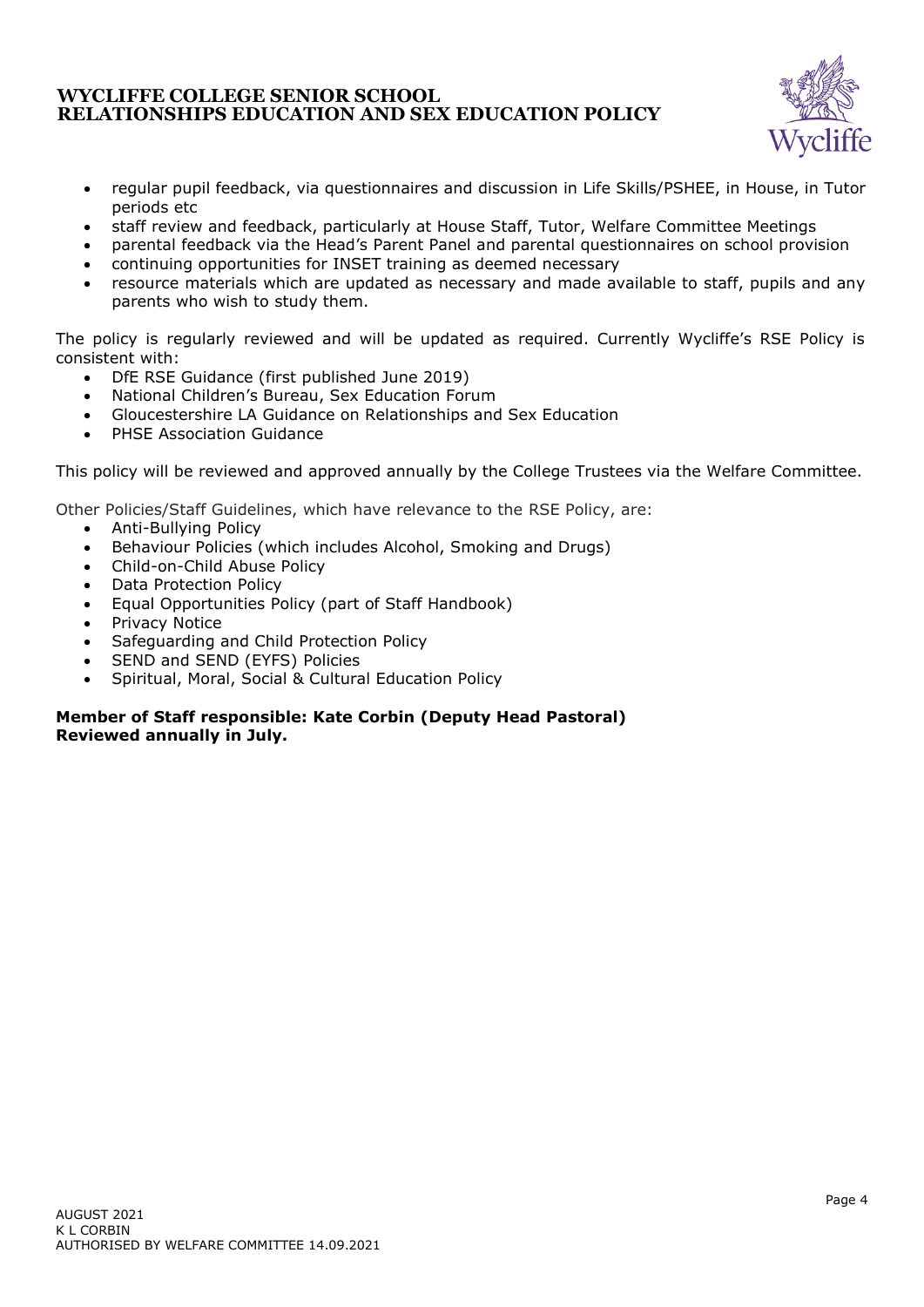

# **Appendix 1**

# *RSE Content*

RSE provides knowledge, and encourages the acquisition of skills and attitudes, which will allow pupils to manage their lives in a responsible and healthy manner.

The programme is carefully designed to safeguard and support pupils. The content will be ageappropriate and sensitive, building knowledge and life skills over time in a way that prepares pupils for the future and may include:

- different types of relationships, including friendships, family relationships, dealing with strangers and, at secondary school, intimate relationships
- how to recognise, understand and build healthy and respectful relationships, including selfrespect and respect for others, commitment, tolerance, boundaries and consent, and how to manage conflict, and also how to recognise unhealthy relationships
- different types of sexuality (LGBT)
- how some relationships can affect health and wellbeing, including mental health
- the importance of personal safety including online
- the biological aspects of puberty and reproduction
- the advantages and disadvantages of various methods of family planning in terms of personal preference and their social and moral implications
- sensitive matters such as conception, virginity, birth, child-rearing, abortion, IVF, sexual orientation, sexually transmitted diseases and technological developments (including sexting) which involve consideration of attitudes, values, beliefs and morality
- analysing moral values and exploring those held by different cultures and groups
- health related matters such as contraception, HIV/AIDS and STIs and where appropriate, abortion/termination

• where pupils can find help and support, including from external organisations and agencies and sex and the law (including sexting and pornography).

Pupils will also be encouraged to consider the importance of the following values:

- self-respect and respect for others
- promotion of self-esteem
- tolerance, understanding and sensitivity towards the needs and views of others
- non-exploitation in sexual relationships
- culture in which we explore rights, duties and responsibilities in relationships
- healthy, happy and emotionally stable relationships now and in the future
- an acknowledgement and understanding of different religions, cultures, sexual orientations and social and economic backgrounds and how this can impact on relationships
- responsibility to themselves, their family, the School and the wider community.

Pupils will be helped to develop the following skills:

- communication, including the making and keeping of relationships
- assertiveness
- decision making
- recognising and using opportunities to develop a healthy lifestyle.

## **Family Life**

The value of family life is an important aspect, which will be approached largely through a consideration of the qualities and relationships between groups of people, with an emphasis on stability, respect, tolerance, caring and support. Pupils will be encouraged to appreciate the value of a stable family life, marriage and the responsibilities of parenthood. Such matters will be treated with sensitivity. Particular care will be taken with matters relating to marital breakdown and divorce.